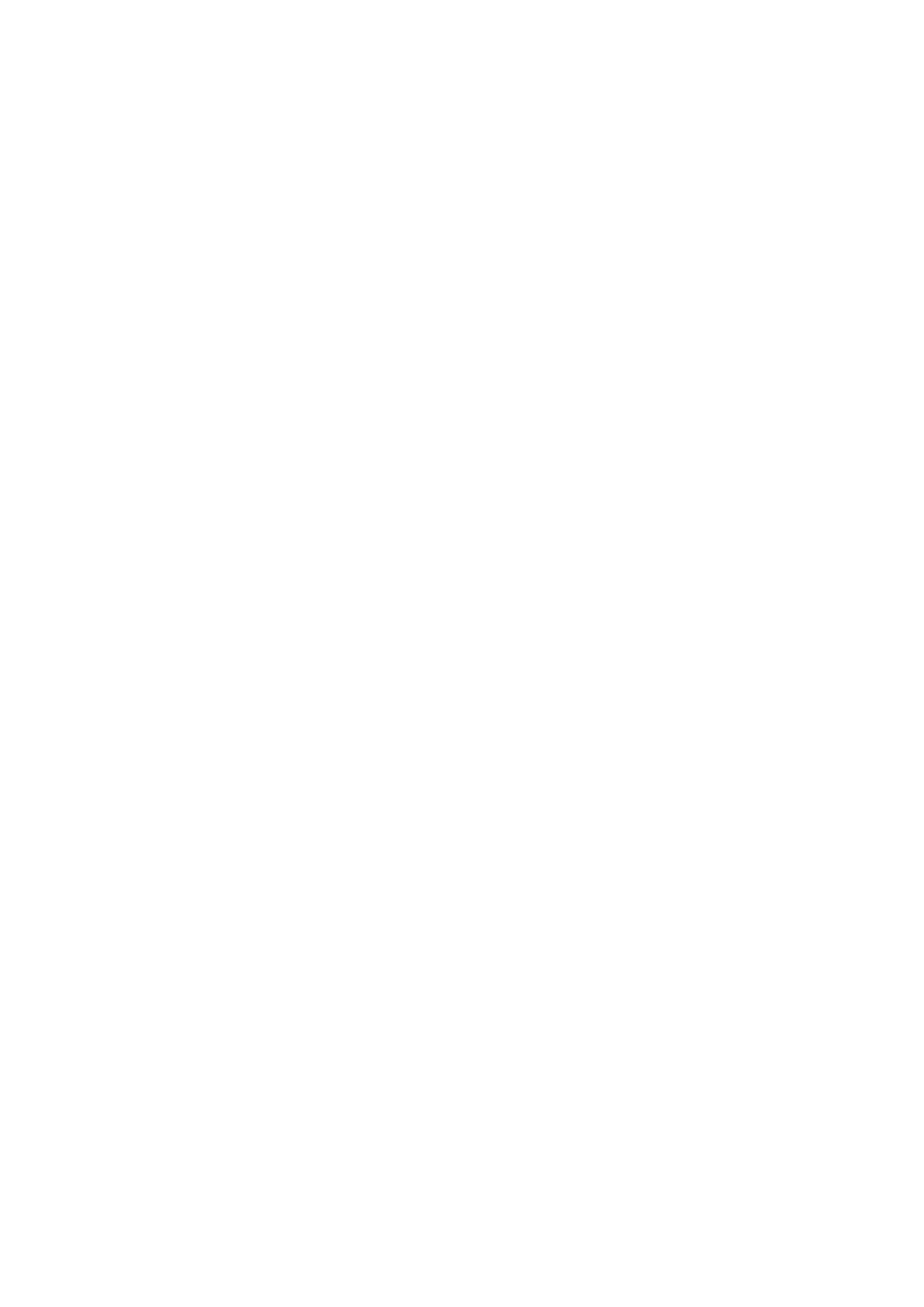## APPETISERS

#### **COLD APPETISERS**

**Mediterranean Sea Bass Ceviche (G)** Citrus, Avocado, Shallot, Ginger, Honey Vinaigrette 80

**Salmon Tartare** Mango, Avocado, Spring Onion, Sesame Seeds, Lime 85

**Crispy Eggplant Mille Feuilles (V, G)** Feta Cream Cheese, Semi Dried Tomato Dressing 65

**Wagyu Beef Carpaccio (G)** Gherkins, Coriander Cress, Tonnato Sauce 92

**Shrimp Tartare (G, S)** Romanesco, Cauliflower, Imperial Caviar, Pink Peppercorn, Lime & Green Apple Vinaigrette 95

**Salmon & Tuna Sashimi Pizza (G)** Wasabi Mayo, Red Chilli, Mango, Lime, Citrus Dressing 85

**Yellow Fin Tuna Tartare (G)** Avocado, Spring Onion, Truffle Ponzu, Crispy Rice 98

**Wagyu Beef Tataki (G)** Spring Onion, Garlic Chips, Shaved Truffle, Lime, Sesame Dressing 139

**Yellowtail Ceviche** Mangosteen, Jalapeño, Pickled Daikon, Coriander, Sumac, Yuzu, Lychee 105

**Spicy Beef Tartare (G)** Chilli, Coriander, Shallot, Toasted Brioche 115

**Gillardeau Oysters № 2 (S)** Served with Traditional Condiments per piece 42

#### **HOT APPETISERS**

**Cauliflower Arancini (V, G)** Shaved Truffle, Comté Cheese, Parmesan, Truffle Crème 77

**Sautéed Gambas Tava (S)** Shrimp, Chilli, Garlic, Coriander, Baby Spinach 105

**Freshly Baked Avocado & Burrata Pizzetta (V, N, G)**  Zucchini, Basil Pesto, Rocket Leaves, Fresh Truffle 135

#### **Classic Margherita Pizzetta (V, G)**

Mozzarella Cheese, Tomato Sauce, Fresh Basil 70

**Charcoal Shrimp and Langoustine (S, A, G)** Spicy Cherry Tomato Marmalade, Coriander, Guacamole, Lime 139

#### **Hand Cut Truffle Chips (V)**

Goat's Cheese Mousse, Shaved Black Truffle 77

#### **Crispy Calamari (G)**

Saffron Aioli, Red Chilli, Spring Onion, Coriander 85

Dishes indicated with V-Vegetarian, A- contains Alcohol, N-contains Nuts, G–contains Gluten, S–contains Shellfish Gluten Free items are available upon request. All prices are in U.A.E Dirham's and inclusive of 7% Municipality fees and 10% Service charge and 5% VAT.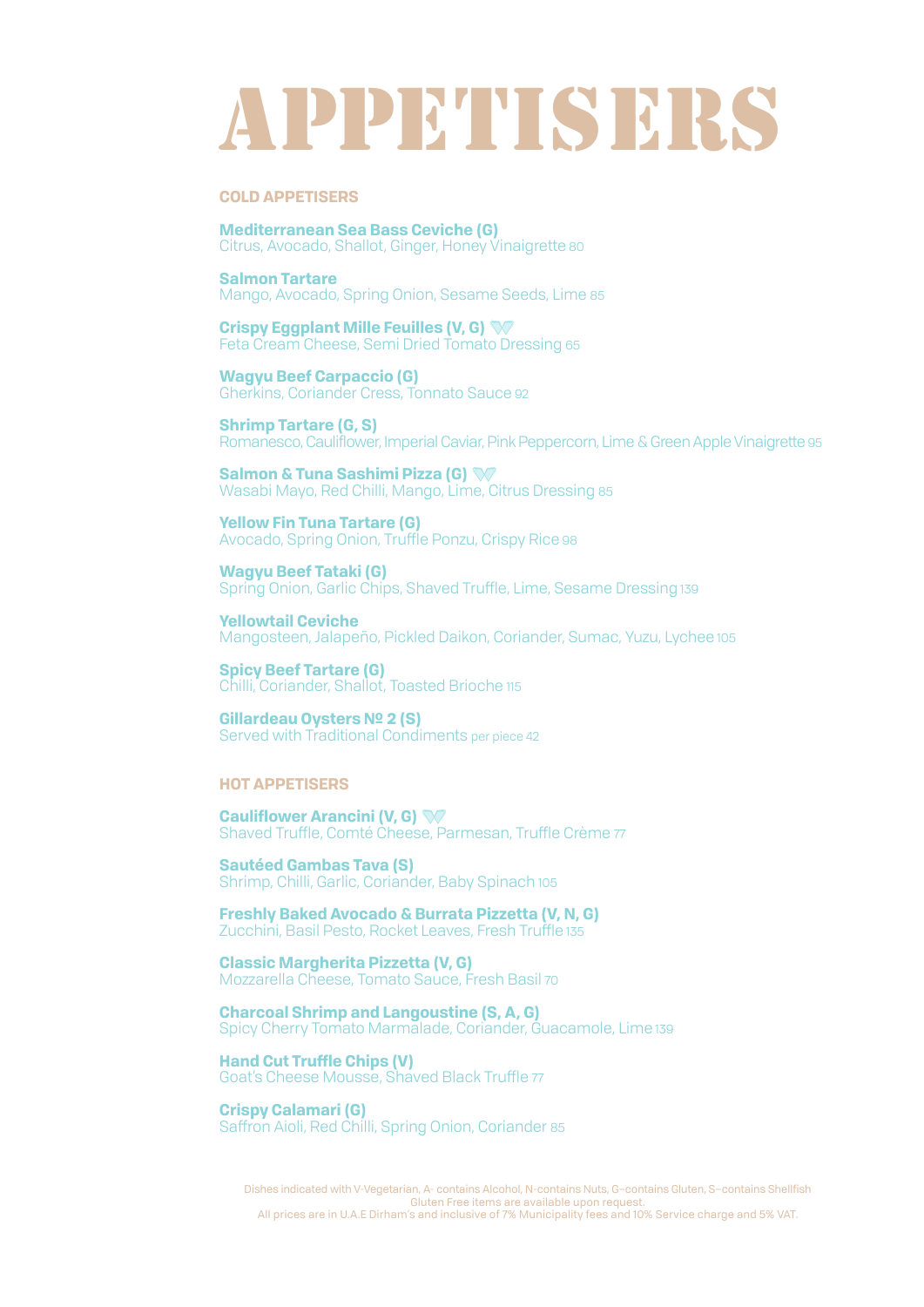## SALADS

**Burrata, Cherry Tomato & Black Grapes (G, V)**  Red Onion, Basil, Lime, Aged Balsamic 96

**Classic Caesar Salad (G)** Baby Gem, Salted Anchovies, Parmesan, Bacon Crumbs, Herb Croutons 85

**Alaskan King Crab Salad (S)** Heirloom Cerise Tomato, Avocado, Asparagus, Mesclun 139

**Fresh Quinoa Salad (V)** Dried Cranberry, Roasted Apple, Shaved Fennel, Pomelo, Honey Mustard Vinaigrette 70

**Salad Fraîcheur (G, V)** Mixed Leaves , Heirloom Cherry Tomato, Avocado, Edamame, Radish 70

**Marinated Watermelon, Walnut and Feta Salad (V, N)** Black Olives, Spring Onion, Mint, Cherry Tomato 85

## PASTA & **RISOTTO**

**Lobster Linguine (G, S)** Cherry Tomato Confit, Basil, Bisque Sauce 210

**Forest Mushroom Tagliatelle (G, V)** Aged Parmesan, Shaved Truffle 169

**Zucchini Pesto Rigatoni (V, N, G)** Rocket, Eggplant, Roasted Pine Seeds 120

**Squid Ink Risotto (S)** Cerise Tomato, Scallions, Basil, Lime 125

**Homemade Sweet Potato Gnocchi (G, V)** Parmesan, Sage Crumble, Shaved Fresh Truffle 169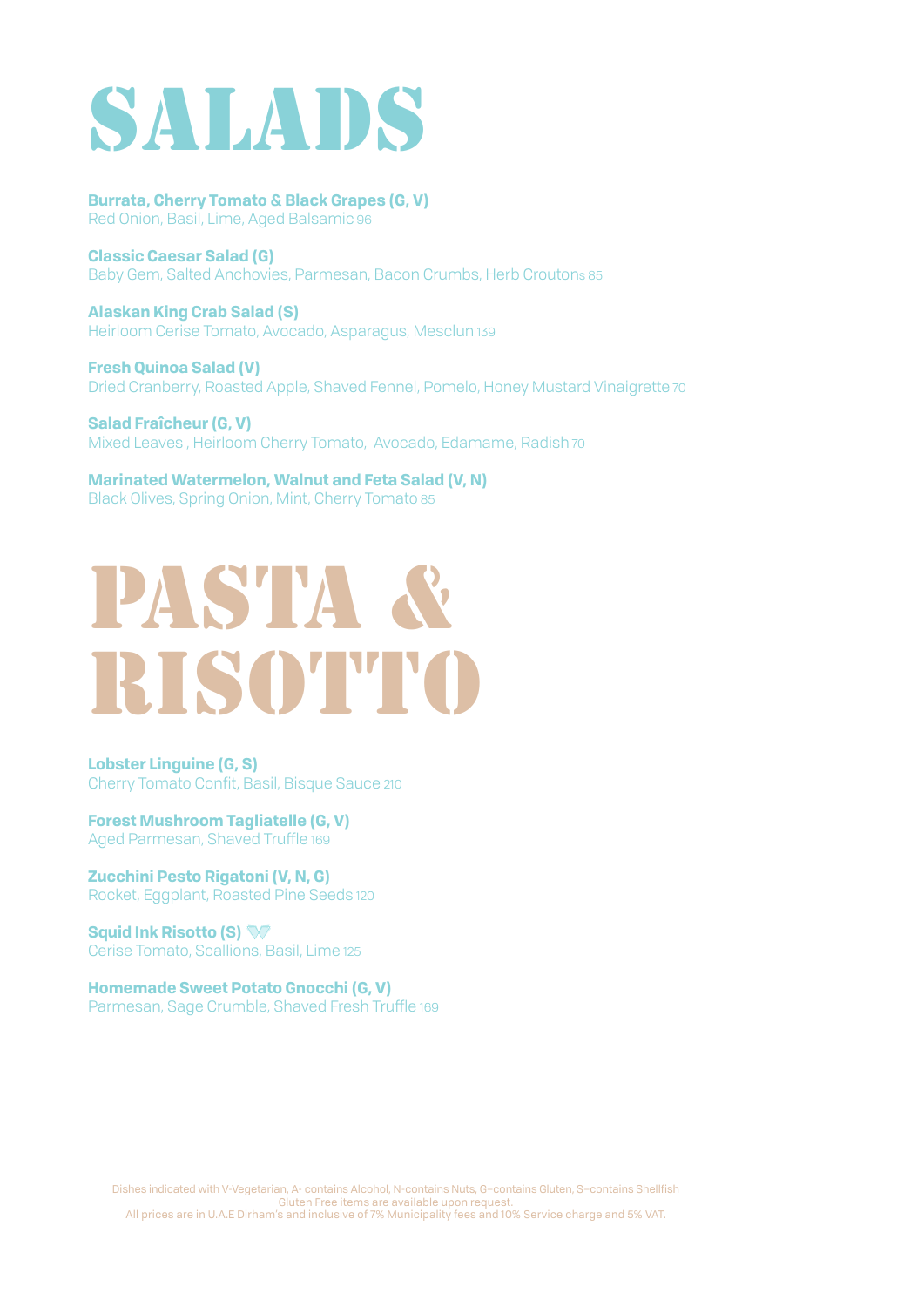## MAIN COURSE

#### **Grilled Spanish Octopus (S)**

**Roasted Line Caught Sea Bass** 

**Mediterranean Beef Manti (G, N)**

**Caramelised Scottish Salmon (G, A)** Coriander Cress, Capers, Chilli, Lime 165

**Braised Wagyu Beef Cheek and Pomme Purée** 

**Aubergine Parmigiana (V, N, G)**

**Mediterranean Alinazik Lamb Cutlets**

**White Mini Sliders (G)** 

## TUHU GRILL

**Pure Black Angus Rib Eye - 300g** 285

**Organic 100% Grass Fed - Hormone & Antibiotic Free Tenderloin - 250g** 265

**Japanese Wagyu Striploin (Grade 9+) 200g** 545

**Char-Grilled Baby Chicken, Tomato, Cucumber & Pomegranate Salsa (G)** 180

**Crispy Fries (V)** 40 **Seared Foie Gras 50g** 45 **Mashed Potato (V)** 42 **Black Truffle 2g** 95 **Seasonal Vegetables (V)** 42 **Kristal Caviar 5g** 90 **Mediterranean Ratatouille (V)** 42 **Steamed Rice (V)** 32

#### **SIDE DISHES SUPPLEMENT**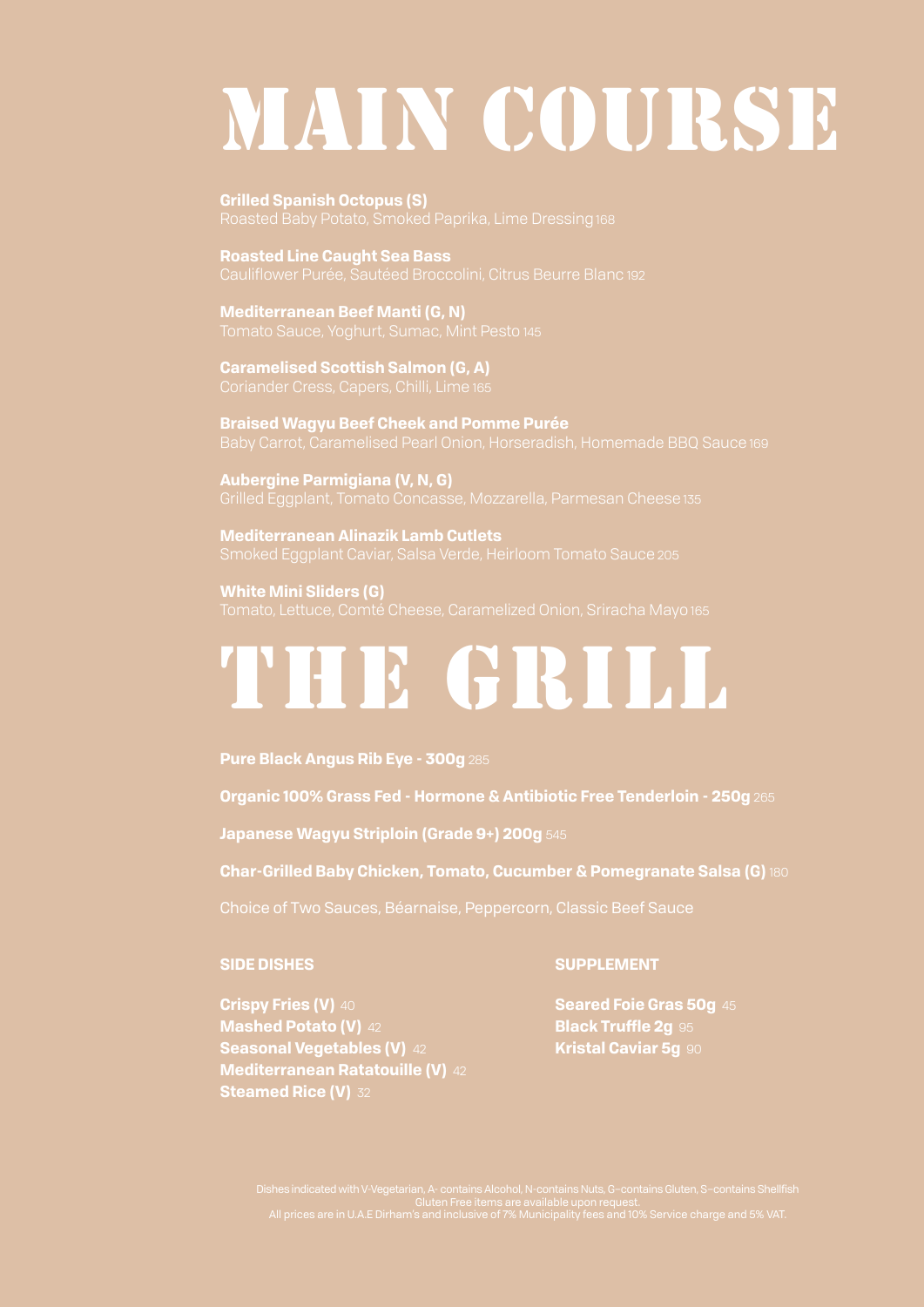## SUSHI, TACOS & POKE BOWL

**Chef's Sushi Selection 18 Pcs (S)**  Sashimi, Maki, California Rolls 149

**Chef's Sushi Selection 36 Pcs (S)** Sashimi, Maki, California Rolls 295

**Dynamite Crab Roll (G, S)** Alaskan King Crab, Avocado, Spicy Mayo, Teriyaki Sauce 95

**Salmon & Mango Maki Roll (G)** Pineapple, Mango and Chilli Salsa, Teriyaki Sauce, Crispy Panko 85

**Lobster Tacos (S, N)** Nori Taco, Wasabi Rice, Chipotle Cream Sauce 169

**Spicy Salmon Tacos (G)** Avocado, Sour Cream, Mango, Sweet Soy Dressing 125

**Design Your Poke Bowl** 139

Base – Quinoa or Rice Protein – Tuna, Salmon, Beef or Veggie Dressing – Sweet Onion, Yuzu Ponzu or Honey Mustard

## DESSERTS

**Bougatsa (N, G)** Crispy Filo, Orange Custard, Organic Honey 55

**White Lemon Cheesecake (G)**  Liquid Cherry Centre, Lemon Curd, Crumble 65

**Funky Monkey Bread (N, G)** Caramelized Pecan, Vanilla Ice Cream, Berries, Chocolate Sauce 65

**Exotic Pavlova (N)** Passion Fruit Jus, Mango, Lime Chantilly 55

**18 Karat Gold Profiteroles (G, N)** Vanilla and Chocolate Ice Cream, Warm Chocolate Sauce 109

**Assorted Fruit Platter** Selection of Seasonal Fruits 55

> Dishes indicated with V-Vegetarian, A- contains Alcohol, N-contains Nuts, G–contains Gluten, S–contains Shellfish Gluten Free items are available upon reques All prices are in U.A.E Dirham's and inclusive of 7% Municipality fees and 10% Service charge and 5% VAT.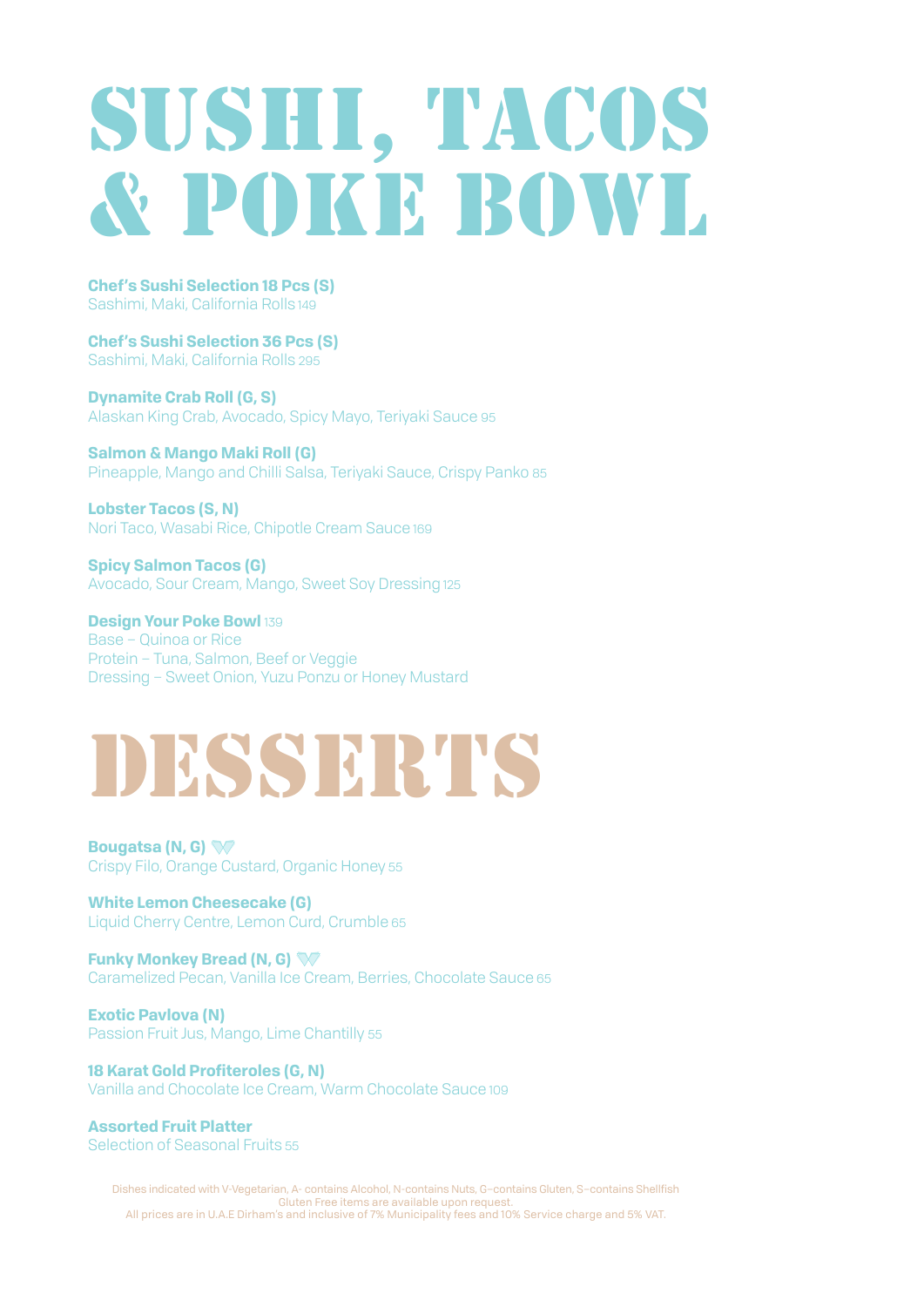## COCKTAILS & MOCKTAILS

### SIGNATURE COCKTAILS

**White Peach**

**Frozé**

**Costa Del Razz** Mixed Berries, Basil, Cachaça, Lime Juice 85/400

**Over Board**  Tanqueray Gin, Pink Grapefruit, Lime Leaf, Basil 85/400

**Mermaid Tail**

**White Sangria** Matua Rosé, Martini Bianco, Passion Fruit Syrup, Apple Juice, Lemon Juice,

**Le Poisson**  Tanqueray Gin, Sloe Gin, Cherry Liqueur, Orange Juice, Mango Purée 85/400

**Yellow Diamond** Whole Pineapple, Lemon Juice, Passion Fruit, Ketel One Citroen, Da Luca Prosecco 125

**Hakuna Macoco**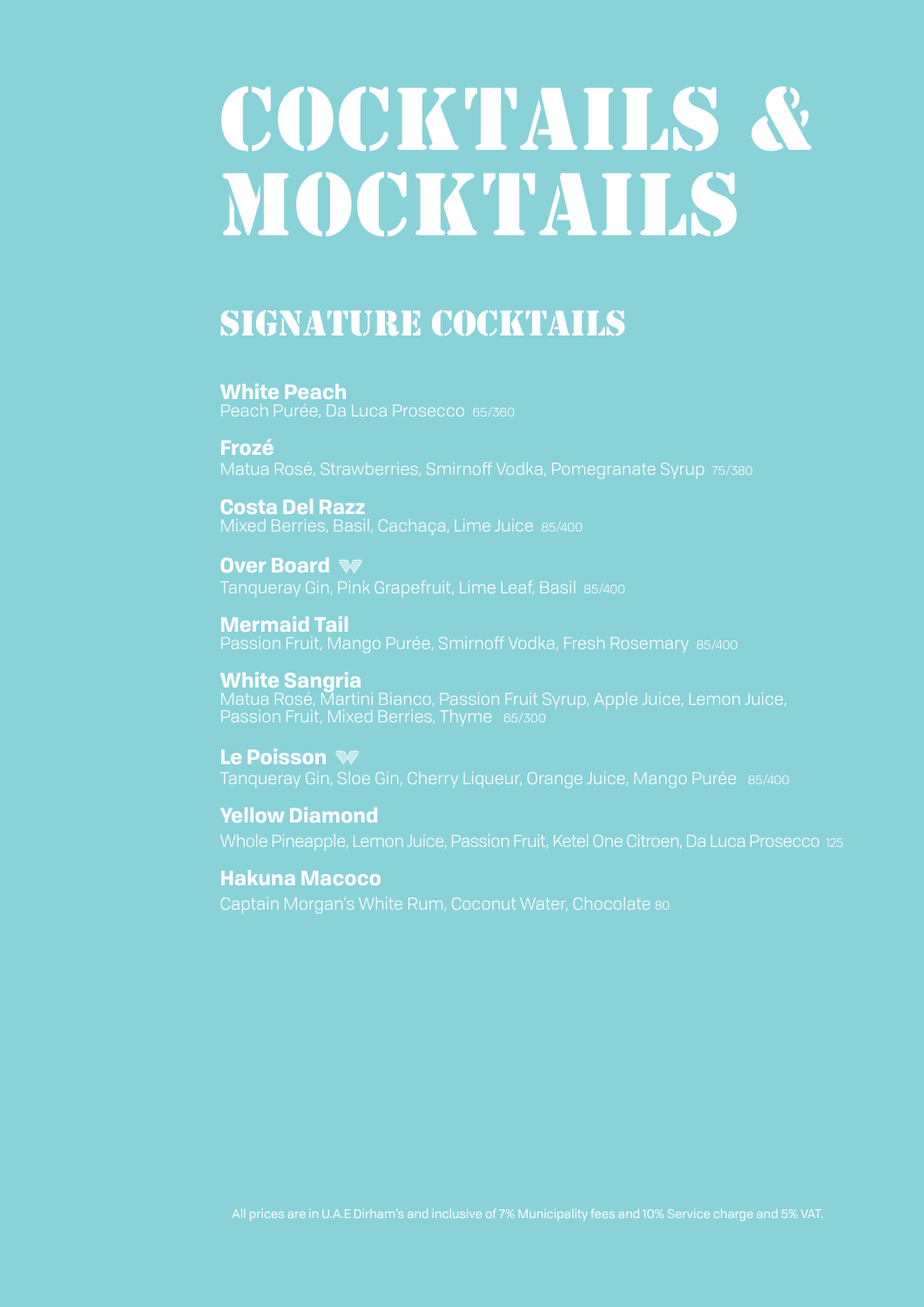## **TWISTED COCKTAILS**

**Spiritzual** 

**Bloody Twist**

**Basil Lovers**

**La Colada**

**Negroni Sbagliato**

**Moscow Mule** Ginger, Smirnoff Vodka, Lime, Pink Grapefruit Juice 75

**Caipirinha** 

 **Mai Tai**

**Espresso Martini**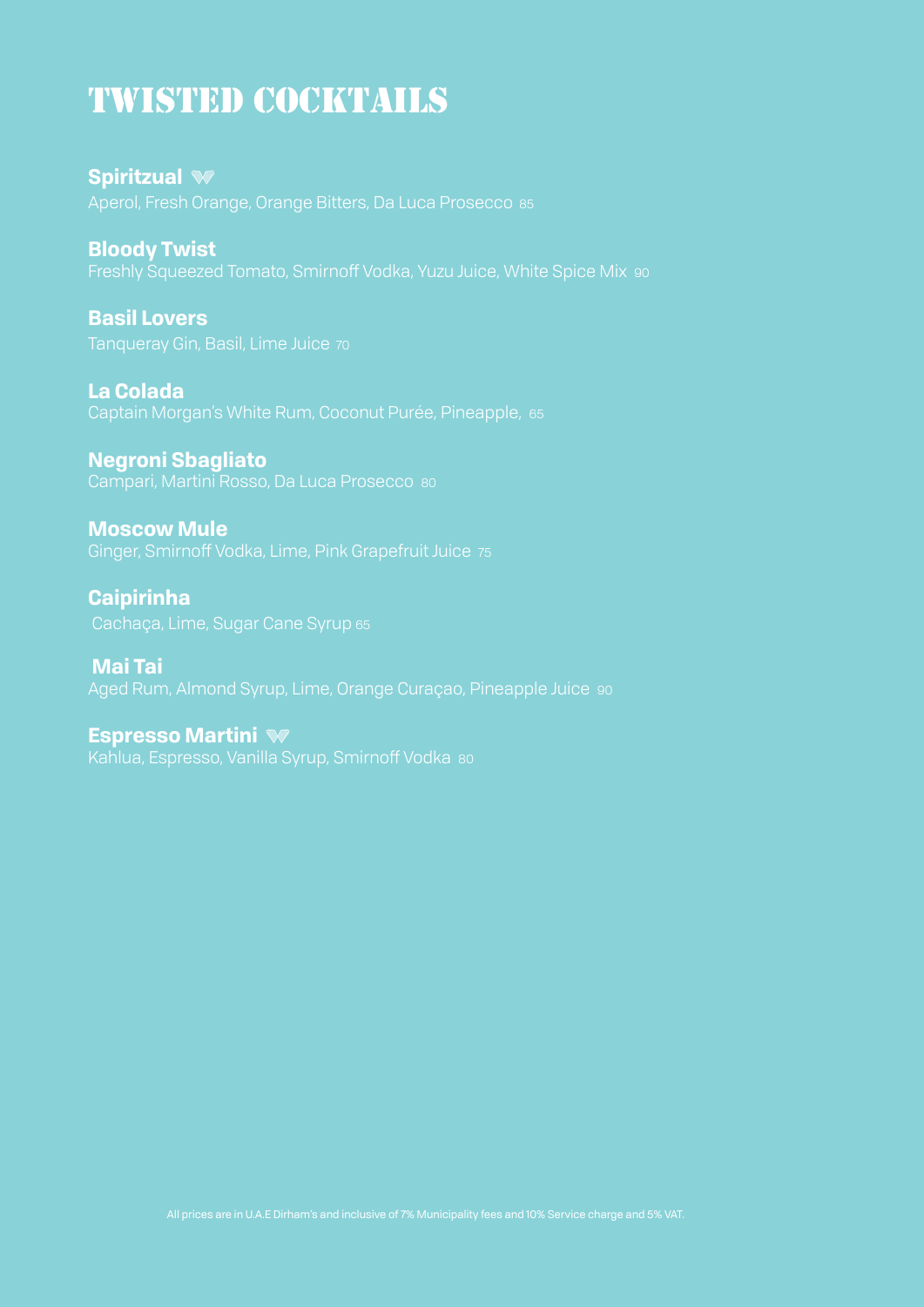### Gin & Tonic

#### **Pink & Tonic**

Gordon's Pink Gin, Fever Tree Mediterranean Tonic, Pink Grapefruit Wedge,

#### **Veggie Gin & Tonic**

#### **Mediterranean Gin & Tonic**

Green Olives 105

#### **Floral Gin & Tonic**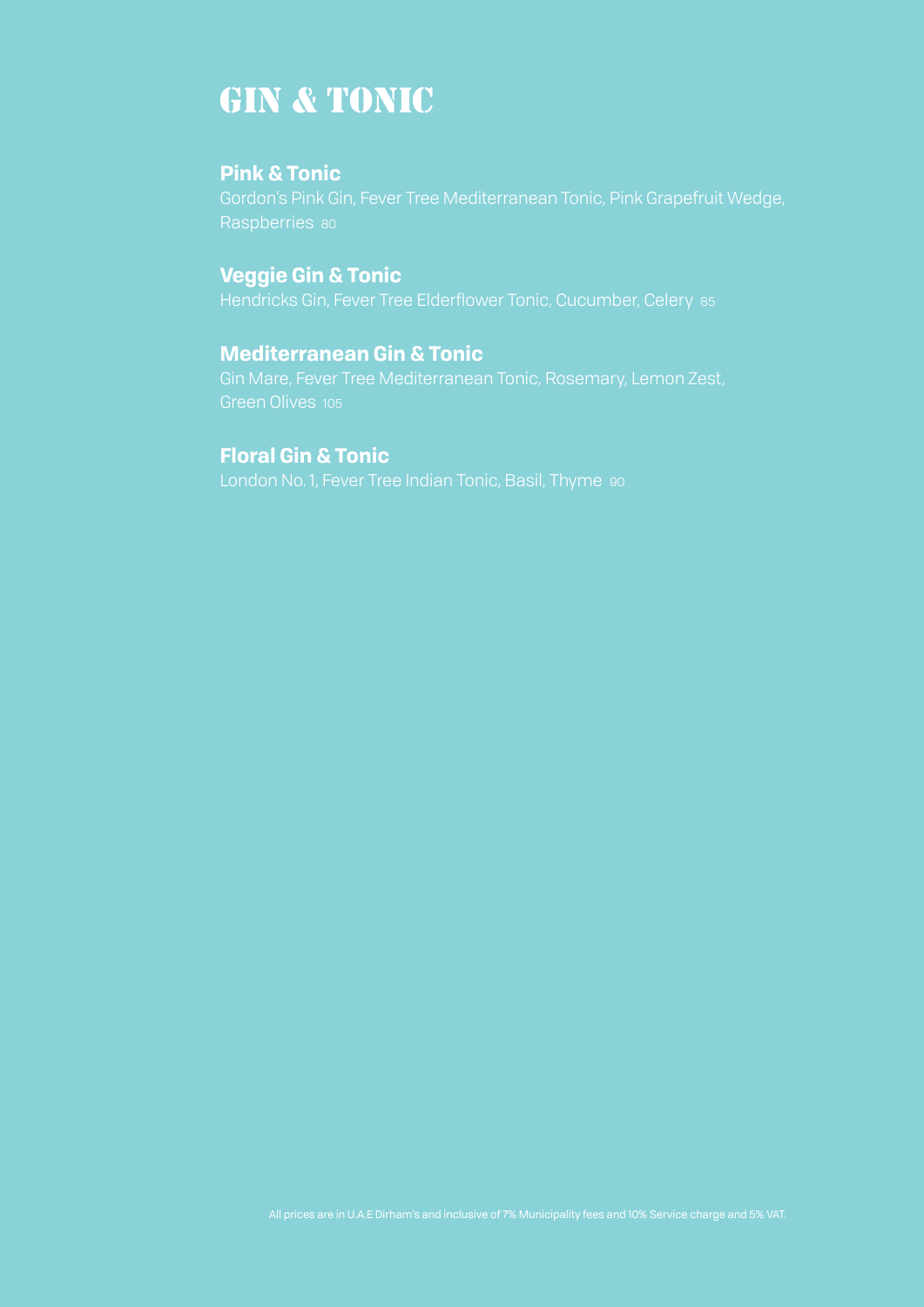## SIGNATURE MOCKTAILS

**Fresh Morning** Carrot Juice, Vanilla Ice Cream, Passion Fruit, Orange Juice 45

**Pink Land** Strawberries, White Grapes, Pomegranate Syrup 45

**Feel The Green** Green Apple Juice, Lychee, Lemon 45

**White Coconut** Fresh Young White Coconut 50

## COFFEE MOCKTAILS

**Chocolate Espresso Frappé** Chocolate, Espresso, Milk, Whipped Cream 45

**Iced Cappuccino** Espresso, Frothed Milk, Choice of Flavour 45

**Mint Chocolate Coffee** Mint, Chocolate, Espresso, Milk, Tonic Water 55

**Caramel Popcorn Frappe** Espresso, Vanilla Ice Cream, Milk, Whipped Cream, Caramel Sauce, Popcorn 45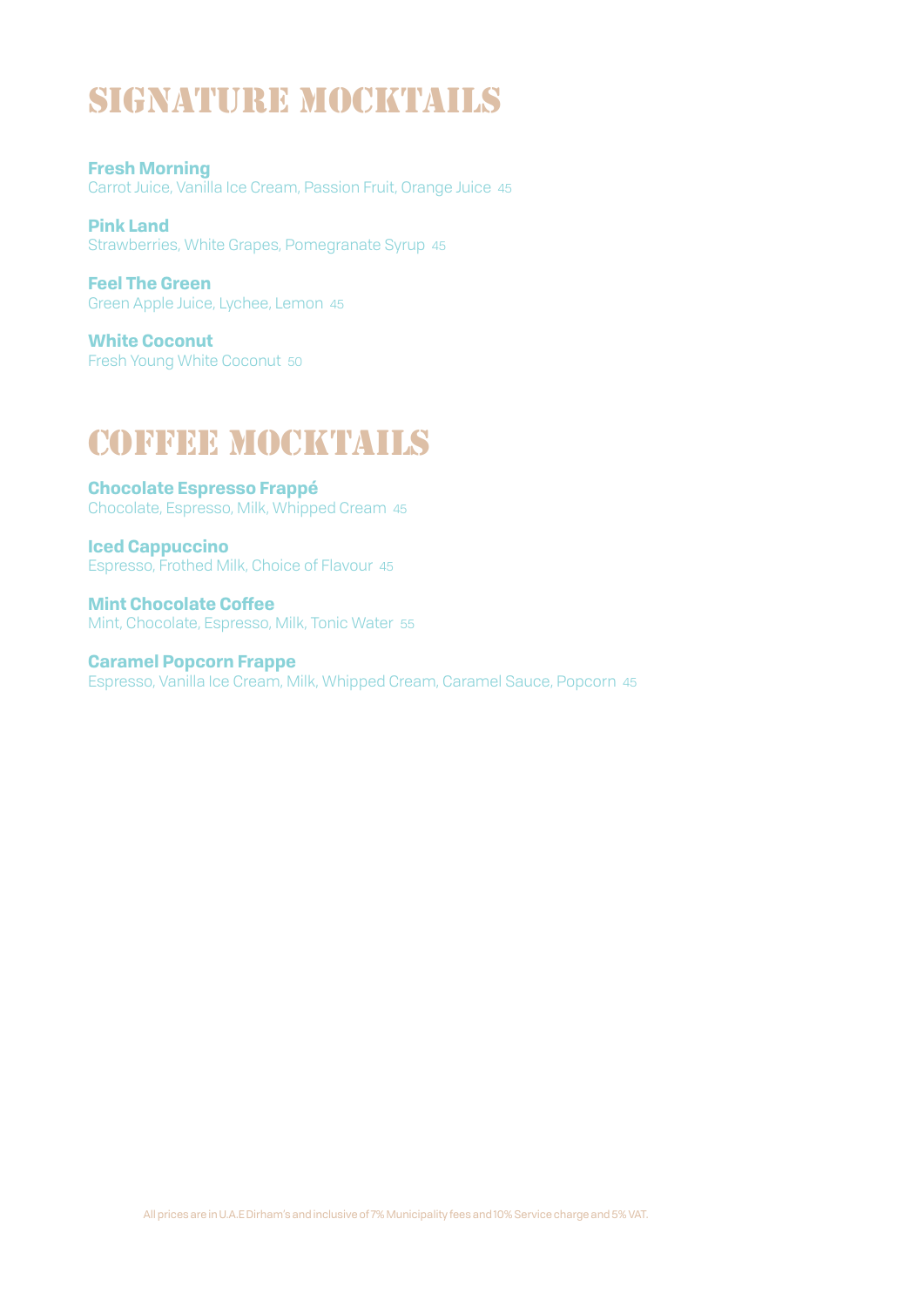## BEVERAGES

### CHAMPAGNE

**Laurent-Perrier La Cuvée 75cl** 160/1100 **Laurent-Perrier La Cuvée 150cl** 2200 **Laurent-Perrier La Cuvée 300cl** 4750 **Laurent-Perrier Rosé 75cl** 2400 **Laurent-Perrier Rosé 150cl** 4900 **Lanson White Label 75cl** 850 **Dom Pérignon Brut 2010 75cl** 3900 **Dom Pérignon Brut 2008 150cl** 7950 **Dom Pérignon Brut 2009 300cl** 27500 **Dom Pérignon Rosé 2004 75cl** 9800 **Louis Roederer Cristal 2009 75cl** 4950 **Louis Roederer Cristal 2009 150cl** 11000 **Louis Roederer Cristal Rosé 2008 75cl** 9500 **Louis Roederer Cristal Rosé 2008 150cl** 18400 **Armand de Brignac 75cl** 6500 **Armand de Brignac Rosé 150cl** 23500

## SPARKLING WINE

**Da Luca Prosecco Brut** 375 **Nino Franco Prosecco Rustico Brut** 600 **Da Luca Prosecco Rosé** 450 **Pearls Non-Alcoholic** 395

## RED WINE

**Matua, Pinot Noir, Marlborough, New Zealand** 85/425 **Marchese Antinori, Chianti Classico DOCG Reserva, Tuscany, Italy** 810 **Chanson Fleurie, Gamay, Beaujolais, France** 575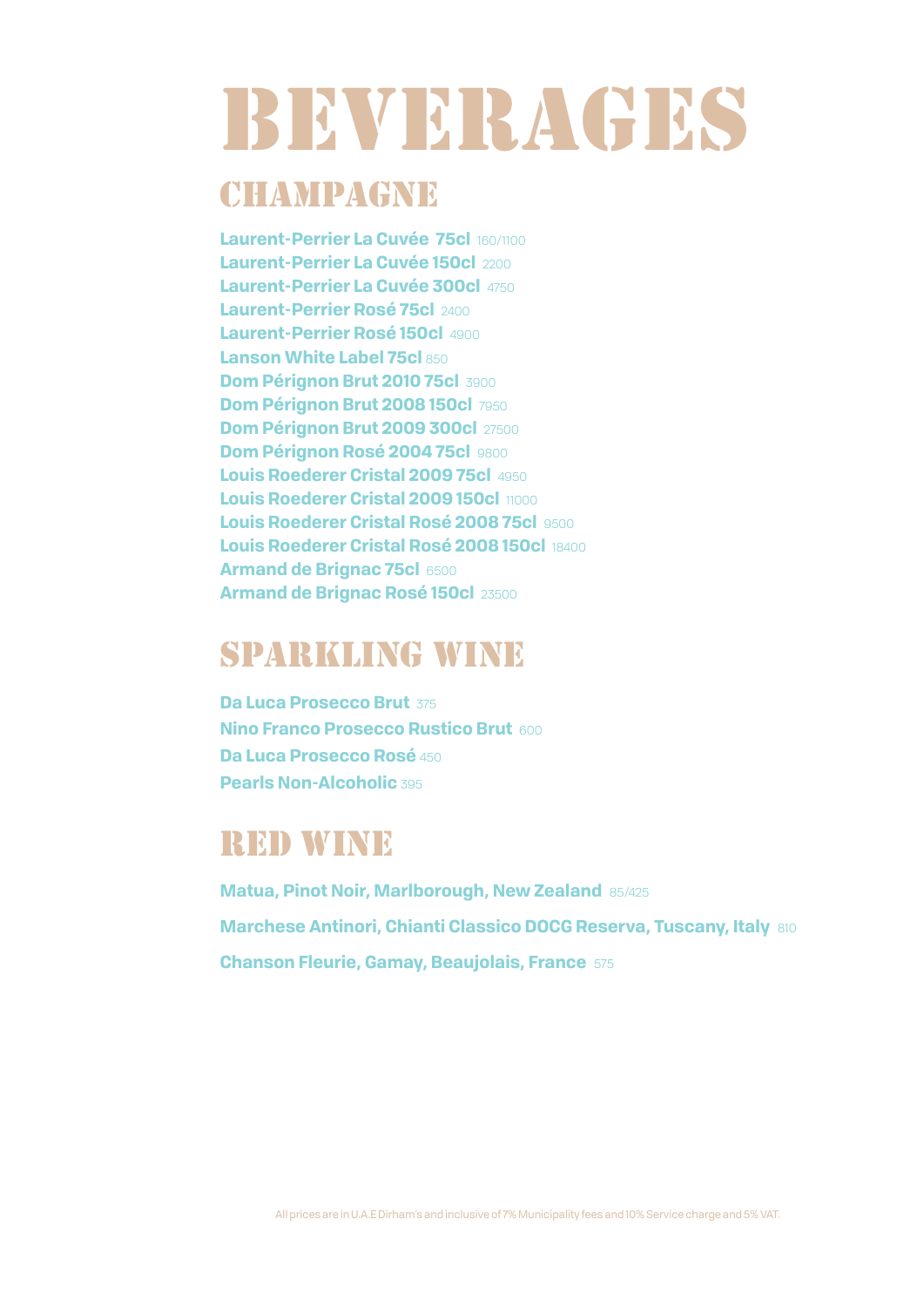### WHITE WIND

**Fattori Gregoris, Pinot Grigio, Veneto, Italy** 60/295 **19 Crimes Hard Chard, South Eastern Australia** 85/425 **Barton & Guestier, Sancerre, Loire Valley, France** 120/595 **Greywacke, Wild Sauvignon, Marlborough, New Zealand** 895 **Etichetta Nera La Scolca, Gavi dei Gavi, Piemonte, Italy** 1250 **Etichetta Nera La Scolca, Gavi dei Gavi, Piemonte, Italy 1.5L** 2450 **Louis Latour Saint-Aubin 1er Cru, Chardonnay, Bourgogne, France** 995 **Chanson Mâcon-Villages, Chardonnay, Bourgogne, France** 580

## ROSÉ WINE

**Sunset, Château Ksara, Bekaa Valley, Lebanon** 95/460 **M de Minuty, Château Minuty, Côtes de Provence, France** 95/450 **M de Minuty, Château Minuty, Côtes de Provence, France 1.5L** 850 **Whispering Angel, Château D'esclans, Côtes de Provence, France** 130/620 **Whispering Angel, Château D'esclans, Côtes de Provence, France 3L** 2750 **Aix Rosé, Côtes de Provence, France** 595 **Aix Rosé, Côtes de Provence, France 1.5L** 1150 **Aix Rosé, Côtes de Provence, France 6L** 5350 **Ultimate Rosé, Côtes de Provence, France** 600 **Ultimate Rosé, Côtes de Provence, France 1.5L** 1150 **Ultimate Rosé, Côtes de Provence, France 3L** 2550 **By. Ott, Domaines Ott, Côtes de Provence, France 1.5L** 1250 **By. Ott, Domaines Ott, Côtes de Provence, France 3L** 2400 **281, Château Minuty, Côtes de Provence, France** 1750 **281, Château Minuty, Côtes de Provence, France 1.5L** 2950 **Château De Selle, Domaines Ott, Côtes de Provence, France** 995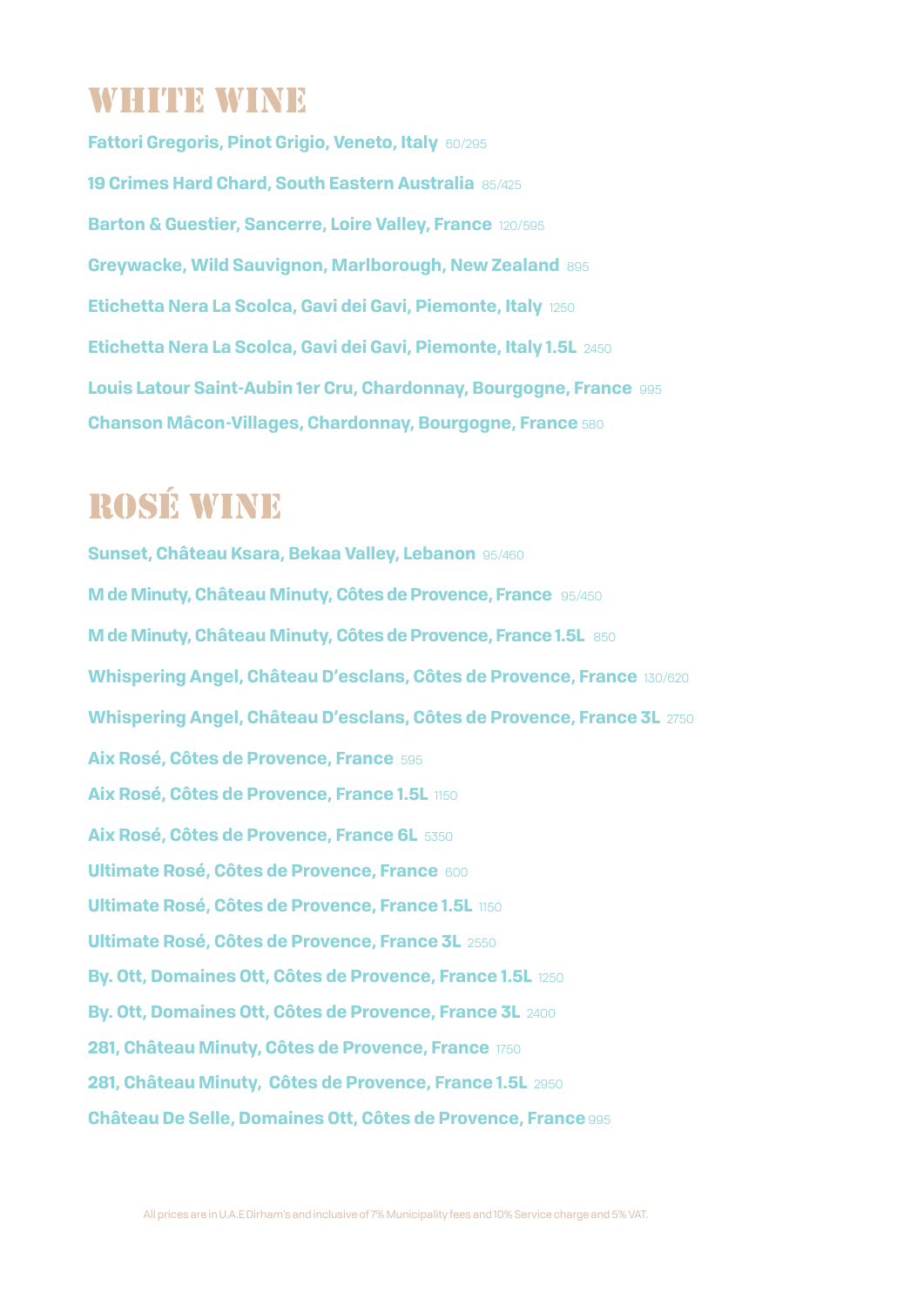### **VODKA**

| <b>Ketel One 75cl</b>    |  |
|--------------------------|--|
| <b>Ketel One Citroen</b> |  |
| <b>Ciroc 75cl</b>        |  |
| <b>Ciroc 175cl</b>       |  |
| <b>Ciroc 300cl</b>       |  |
| <b>Belvedere 75cl</b>    |  |
| <b>Grey Goose 75cl</b>   |  |
| <b>Grey Goose 150cl</b>  |  |
| <b>Beluga Noble 70cl</b> |  |
| <b>Beluga Gold 70cl</b>  |  |

## GIN

| <b>Tanqueray</b>      | 55      |
|-----------------------|---------|
| <b>Tanqueray Ten</b>  | 80/1700 |
| <b>Star of Bombay</b> | 70/1500 |
| <b>Hendrick's</b>     | 75/1600 |
| Monkey 47 50cl        | 95/1800 |
| <b>Gin Mare</b>       | 80/1650 |
| Daffy's               | 90/1900 |
| <b>Gordon's Pink</b>  | 65/900  |
| <b>Roku</b>           | 75/1350 |
| <b>London No.1</b>    | 95/1800 |
| <b>Sipsmith</b>       | 75/1350 |

### Rum

| <b>Captain Morgan's White</b>  |
|--------------------------------|
| <b>Captain Morgan's Black</b>  |
| <b>Captain Morgan's Spiced</b> |
| <b>Sailor Jerry</b>            |
| <b>Ron Zacapa Ambar</b>        |
| <b>Ron Zacapa 23</b>           |
| <b>Ron Zacapa XO</b>           |

## **COGNAC**

| <b>Remy Martin VSOP</b> |  |
|-------------------------|--|
| <b>Remy Martin XO</b>   |  |
| <b>Hennessy VS</b>      |  |
| <b>Hennessy VSOP</b>    |  |
| <b>Hennessy XO</b>      |  |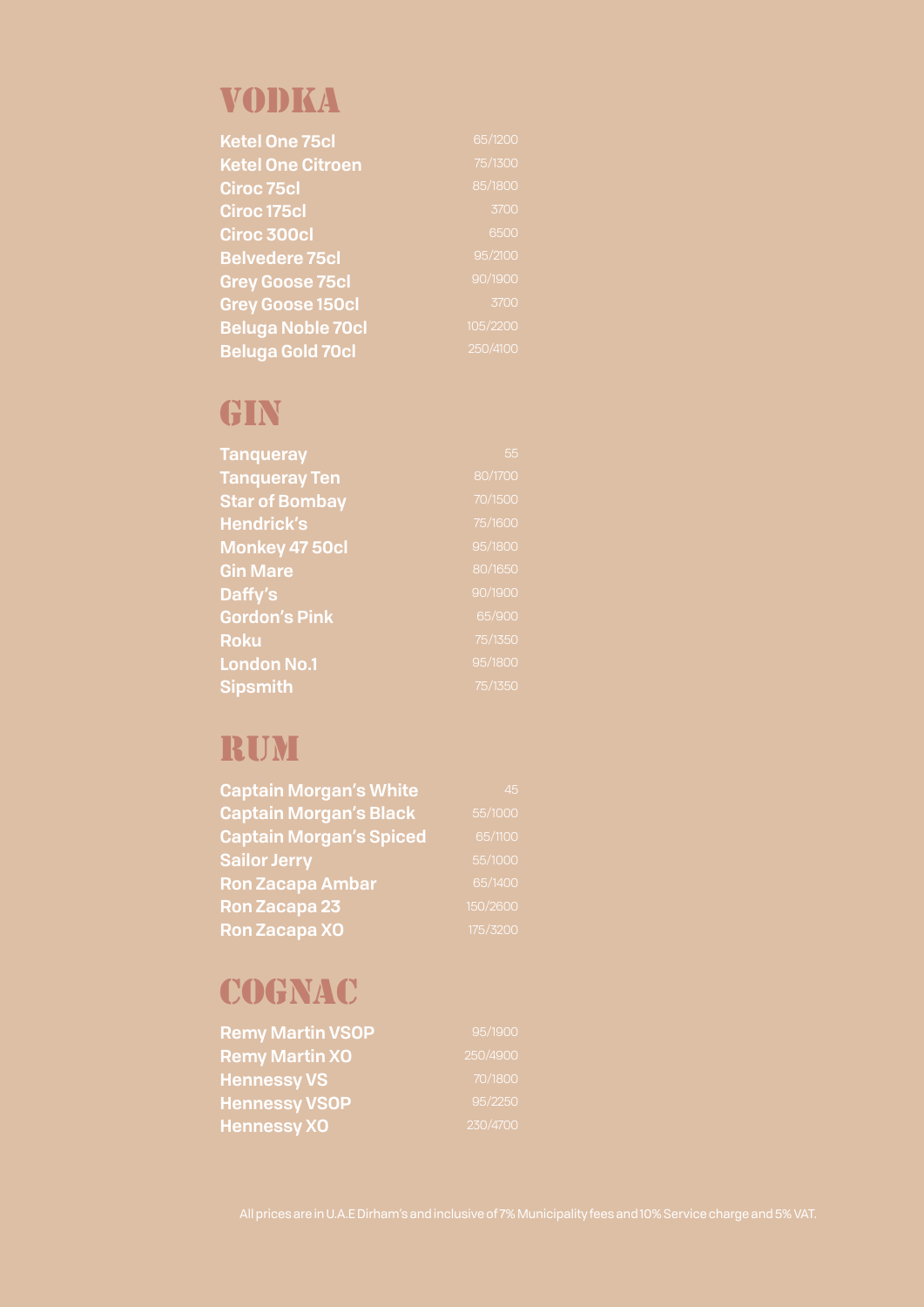### TEQUILA

| <b>Patron Silver</b>       | 75/15  |
|----------------------------|--------|
| <b>Patron Anejo</b>        | 95/20  |
| <b>Patron XO Café</b>      | 90/18  |
| <b>Don Julio Blanco</b>    | 95/19  |
| <b>Don Julio Reposado</b>  | 110/23 |
| <b>Don Julio Anejo</b>     | 150/27 |
| Don Julio 1942             | 295/65 |
| <b>Jose Cuervo Platino</b> | 105/22 |
| <b>Jose Cuervo Reserva</b> | 160/33 |
| De La Familia              |        |

95/2000 95/1900 295/6500

### **WHISKY**

| <b>12 years</b>                   |          |
|-----------------------------------|----------|
| <b>Johnnie Walker Black Label</b> | 80/1700  |
| <b>Glenfiddich</b>                | 90/1900  |
| <b>Chivas Regal</b>               | 80/1700  |
| <b>Macallan</b>                   | 110/1900 |
| <b>15 years</b>                   |          |
| <b>Glenfiddich</b>                | 105/2200 |
| <b>18 years</b>                   |          |
| <b>Johnnie Walker Gold Label</b>  | 100/2100 |
| <b>Macallan</b>                   | 315/6600 |
| <b>Chivas Regal</b>               | 165/3400 |
| <b>Glenfiddich</b>                | 175/3600 |
| <b>Special selection</b>          |          |
| <b>Johnnie Walker</b>             | 90/1900  |
| <b>Double Black 75cl</b>          |          |
| <b>Johnnie Walker Blue label</b>  | 305/6400 |
| <b>Nikka From The Barrel</b>      | 100/1500 |
| <b>Suntory Toki</b>               | 95/1400  |
| <b>Bourbon Whisky</b>             |          |
| <b>Jim Beam White</b>             | 69/950   |
| <b>Maker's Mark</b>               | 80/1600  |
|                                   |          |

### Beers

| <b>Corona</b>        | 50 |
|----------------------|----|
| <b>Peroni</b>        | 50 |
| <b>Heineken</b>      | 48 |
| <b>Budweiser</b>     | 48 |
| <b>Stella Artois</b> | 48 |

All prices are in U.A.E Dirham's and inclusive of 7% Municipality fees and 10% Service charge and 5% VAT. All prices are in U.A.E Dirham's and inclusive of 7% Municipality fees and 10% Service charge and 5% VAT.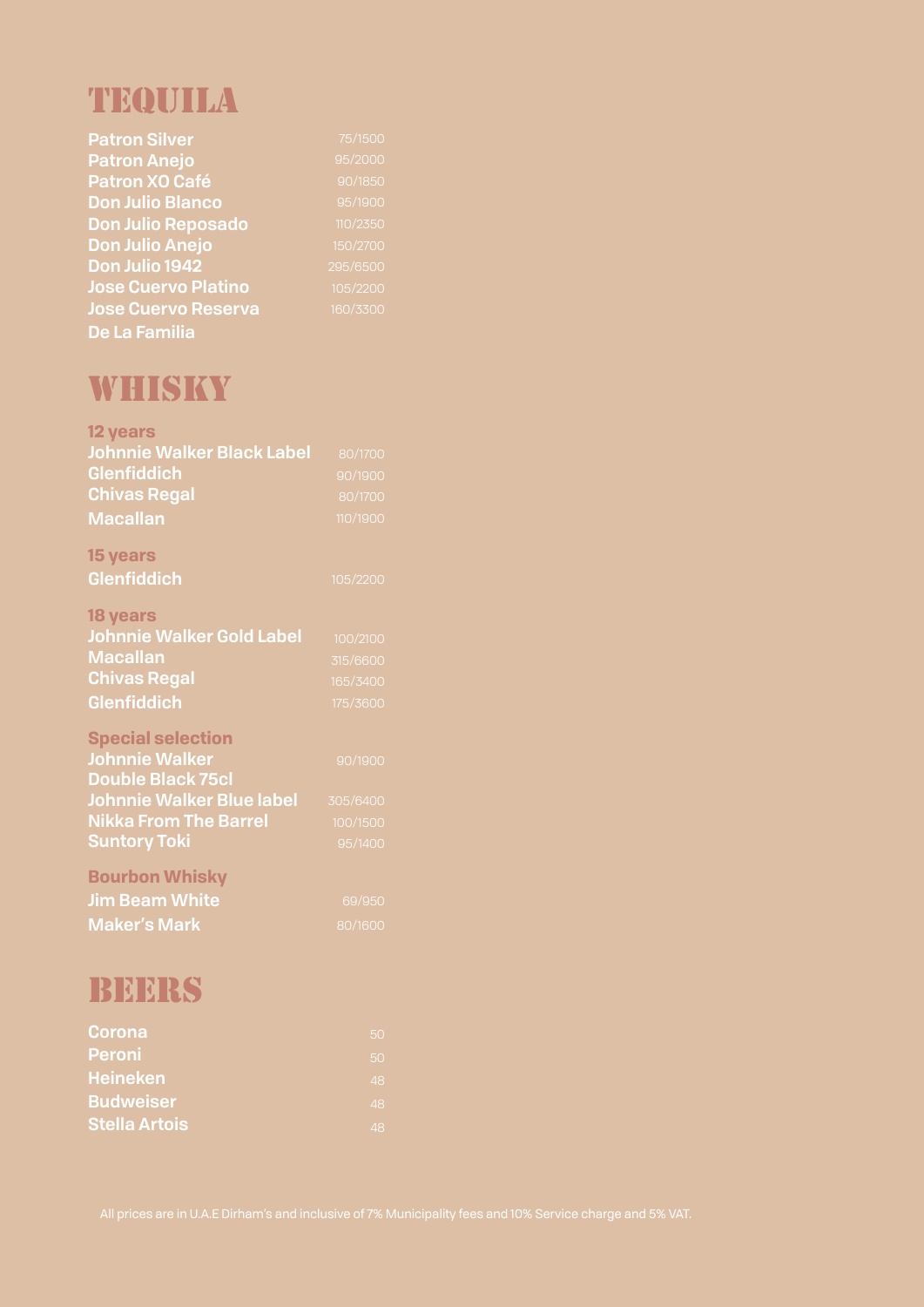# NON-ALCOHOLIC<br>BEVERAGE

#### **HOT BEVERAGE**

**Espresso** 33 **Double Espresso** 38 **Cappuccino** 35 **Latte 35 Americano** 38

#### **COLD BEVERAGE**

**Acqua Panna Small** 30 **Acqua Panna Large** 39 **Soft Drinks** 29 **Red Bull** 38 **San Pellegrino Small** 30 **San Pellegrino Large** 39 **Fever Tree Tonic** 35